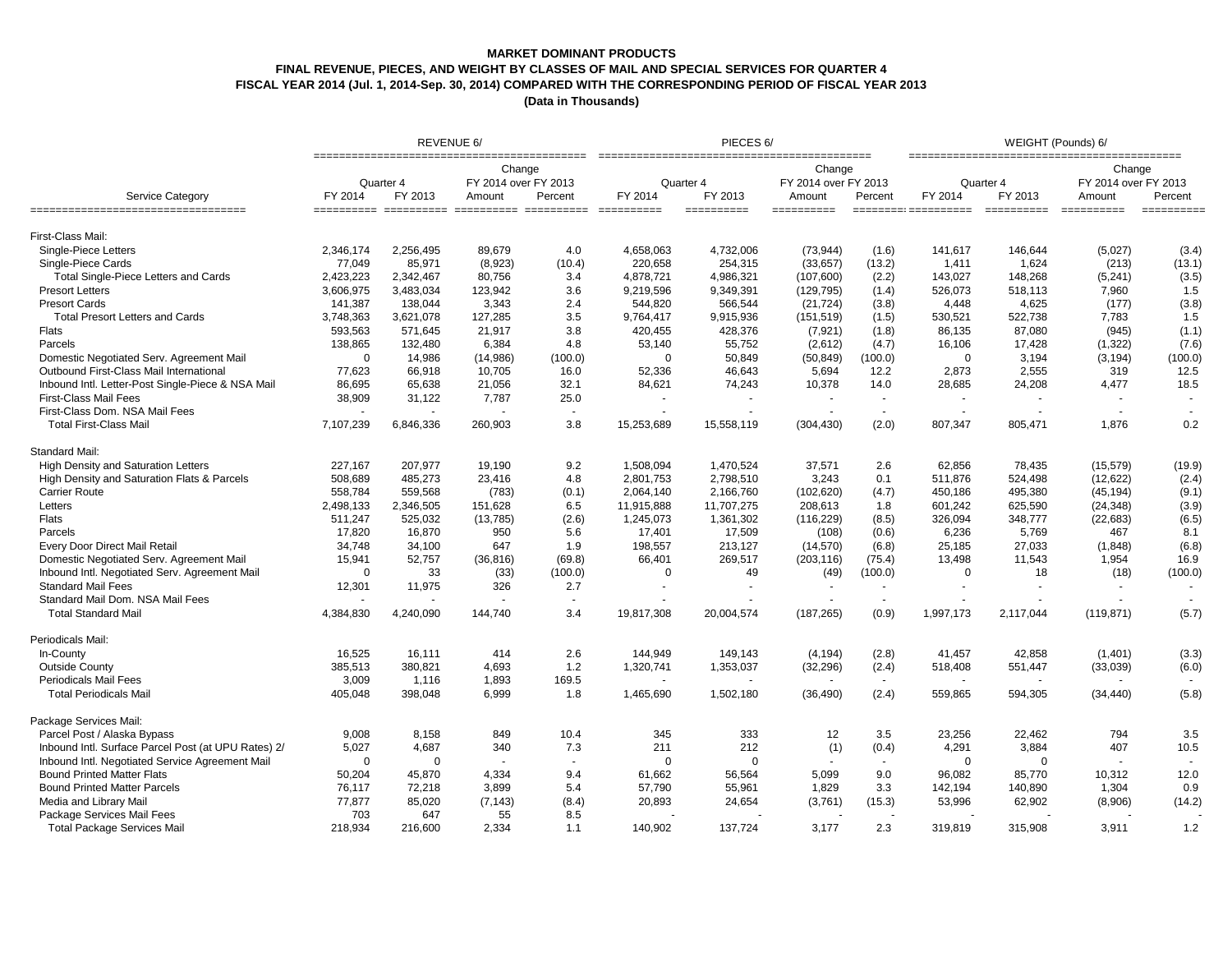## **MARKET DOMINANT PRODUCTS FINAL REVENUE, PIECES, AND WEIGHT BY CLASSES OF MAIL AND SPECIAL SERVICES FOR QUARTER 4 FISCAL YEAR 2014 (Jul. 1, 2014-Sep. 30, 2014) COMPARED WITH THE CORRESPONDING PERIOD OF FISCAL YEAR 2013**

|                                                                  |                |                      | REVENUE 6/                               |                          |                      | PIECES <sub>6</sub> /     |                                          |         | WEIGHT (Pounds) 6/ |                                                    |                                          |                      |  |
|------------------------------------------------------------------|----------------|----------------------|------------------------------------------|--------------------------|----------------------|---------------------------|------------------------------------------|---------|--------------------|----------------------------------------------------|------------------------------------------|----------------------|--|
| <b>Service Category</b>                                          | FY 2014        | Quarter 4<br>FY 2013 | Change<br>FY 2014 over FY 2013<br>Amount | Percent                  | Quarter 4<br>FY 2014 | FY 2013                   | Change<br>FY 2014 over FY 2013<br>Amount | Percent | FY 2014            | Quarter 4<br>FY 2013                               | Change<br>FY 2014 over FY 2013<br>Amount | Percent              |  |
| ____________________________________<br>U.S. Postal Service Mail | ==========     | ==========           |                                          | =====================    | ==========<br>81,222 | $=$ ==========<br>243,416 | ==========<br>(162, 194)                 | (66.6)  | 32,410             | ==========<br>41,319                               | (8,909)                                  | ==========<br>(21.6) |  |
| <b>Free Mail</b>                                                 |                |                      |                                          | $\overline{\phantom{a}}$ | 12,231               | 14,754                    | (2,524)                                  | (17.1)  | 6,065              | 6,830                                              | (765)                                    | (11.2)               |  |
| <b>Total Market Dominant Mail</b>                                | 12,116,050     | 11,701,074           | 414,977                                  | 3.5                      | 36,771,041           | 37,460,767                | (689, 726)                               | (1.8)   | 3,722,679          | 3,880,878                                          | (158, 198)                               | (4.1)                |  |
| <b>Ancillary Services:</b>                                       |                |                      |                                          |                          |                      |                           |                                          |         |                    |                                                    |                                          |                      |  |
| <b>Certified Mail</b>                                            | 166,642        | 184,385              | (17, 743)                                | (9.6)                    | 50,506               | 59,483                    | (8, 977)                                 | (15.1)  |                    |                                                    |                                          |                      |  |
| <b>Collect on Delivery</b>                                       | 759            | 1,031                | (272)                                    | (26.4)                   | 76                   | 110                       | (35)                                     | (31.5)  |                    |                                                    |                                          |                      |  |
| <b>USPS Tracking</b>                                             | 13,005         | 12,698               | 307                                      | 2.4                      | 716,418              | 618,530                   | 97,888                                   | 15.8    |                    |                                                    |                                          |                      |  |
| Insurance                                                        | 21,065         | 22,701               | (1,636)                                  | (7.2)                    | 4,123                | 5,131                     | (1,008)                                  | (19.7)  |                    |                                                    |                                          |                      |  |
| <b>Registered Mail</b>                                           | 7,518          | 7,353                | 165                                      | 2.2                      | 425                  | 435                       | (10)                                     | (2.3)   |                    |                                                    |                                          |                      |  |
| <b>Return Receipts</b>                                           | 90,851         | 90,793               | 57                                       | 0.1                      | 37,912               | 39,154                    | (1,242)                                  | (3.2)   |                    |                                                    |                                          |                      |  |
| Stamped Envelopes and Cards                                      | 2,072          | 2,574                | (502)                                    | (19.5)                   |                      |                           |                                          |         |                    |                                                    |                                          |                      |  |
| <b>Other Domestic Ancillary Services</b>                         | 17,217         | 21,122               | (3,905)                                  | (18.5)                   | 6,532                | 7,856                     | (1, 324)                                 | (16.8)  |                    |                                                    |                                          |                      |  |
| <b>International Ancillary Services</b>                          | 10,362         | 8,895                | 1,467                                    | 16.5                     | 6,548                | 5,905                     | 643                                      | 10.9    |                    |                                                    |                                          |                      |  |
| <b>Total Ancilliary Services</b>                                 | 329,491        | 351,552              | (22,060)                                 | (6.3)                    | 822,541              | 736,605                   | 85,936                                   | 11.7    |                    |                                                    |                                          |                      |  |
| <b>Special Services:</b>                                         |                |                      |                                          |                          |                      |                           |                                          |         |                    |                                                    |                                          |                      |  |
| <b>Money Orders</b>                                              | 40,760         | 36,800               | 3,960                                    | 10.8                     | 23,398               | 24,670                    | (1, 272)                                 | (5.2)   |                    |                                                    |                                          |                      |  |
| Post Office Box Service                                          | 94,968         | 95,162               | (194)                                    | (0.2)                    | 7,333                | 7,610                     | (277)                                    | (3.6)   |                    |                                                    |                                          |                      |  |
| <b>Other Domestic Special Services</b>                           | 33,825         | 31,633               | 2,192                                    | 6.9                      | 416                  | 416                       | 0                                        | 0.0     |                    |                                                    |                                          |                      |  |
| Other International Special Services                             | $\overline{2}$ | 1                    | - 1                                      | 187.8                    | 219                  | 76                        | 143                                      | 0.0     |                    |                                                    |                                          |                      |  |
| <b>Total Additional Special Services</b>                         | 169,555        | 163,595              | 5,960                                    | 3.6                      | 31,366               | 32,773                    | (1,406)                                  | (4.3)   |                    |                                                    |                                          |                      |  |
| <b>Total Market Dominant Services</b>                            | 499,046        | 515,147              | (16, 101)                                | (3.1)                    | 853,907              | 769,378                   | 84,529                                   | 11.0    |                    | Service Transactions<br>U.S. Postal Service Mail   |                                          |                      |  |
| <b>Total Market Dominant Mail and Services</b>                   | 12,615,096     | 12,216,220           | 398,876                                  | 3.3                      |                      |                           |                                          |         |                    | Quarter 4, FY 2014 1/                              | =====================================    |                      |  |
| Other Market Dominant Revenue                                    | 357,838        | 157,524              | 200,314                                  | 127.2                    |                      |                           |                                          |         |                    | <b>Ancillary Services</b><br><b>Other Services</b> |                                          | 2,701<br>390         |  |
| Deferred Revenue Prepaid Postage Change in Estimate 7/           | 0              | 1,315,689            | (1,315,689)                              | (100.0)                  |                      |                           |                                          |         |                    | Total                                              |                                          | 3,091                |  |
| <b>Total Market Dominant Revenue</b>                             | 12,972,934     | 13,689,434           | (716, 499)                               | (5.2)                    |                      |                           |                                          |         |                    |                                                    |                                          |                      |  |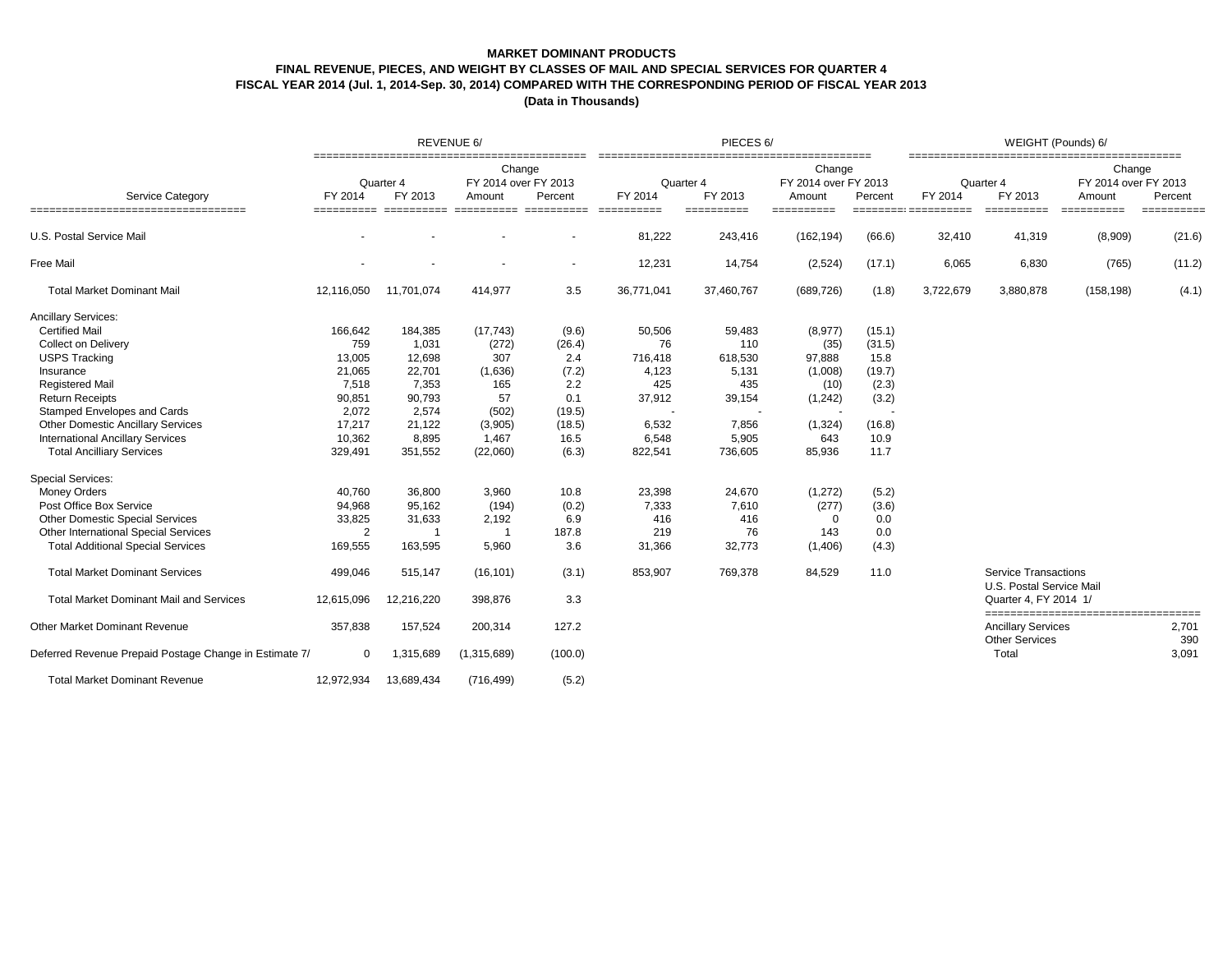### **COMPETITIVE PRODUCTS**

## **FINAL REVENUE, PIECES, AND WEIGHT BY CLASSES OF MAIL AND SPECIAL SERVICES FOR QUARTER 4**

**FISCAL YEAR 2014 (Jul. 1, 2014-Sep. 30, 2014) COMPARED WITH THE CORRESPONDING PERIOD OF FISCAL YEAR 2013**

|                                                                                                                                                                                                                                             |                                                         | REVENUE 6/                                              |                                                                        |                                               |                                             | PIECES <sub>6</sub> /                       |                                                        |                                                     | WEIGHT (Pounds) 6/                            |                                               |                                                        |                                    |  |
|---------------------------------------------------------------------------------------------------------------------------------------------------------------------------------------------------------------------------------------------|---------------------------------------------------------|---------------------------------------------------------|------------------------------------------------------------------------|-----------------------------------------------|---------------------------------------------|---------------------------------------------|--------------------------------------------------------|-----------------------------------------------------|-----------------------------------------------|-----------------------------------------------|--------------------------------------------------------|------------------------------------|--|
| Service Category<br>===================================                                                                                                                                                                                     | FY 2014<br>==========                                   | Quarter 4<br>FY 2013<br>==========                      | Change<br>FY 2014 over FY 2013<br>Amount<br>==========                 | Percent<br>==========                         | FY 2014<br>==========                       | Quarter 4<br>FY 2013<br>==========          | Change<br>FY 2014 over FY 2013<br>Amount<br>========== | Percent                                             | FY 2014                                       | Quarter 4<br>FY 2013                          | Change<br>FY 2014 over FY 2013<br>Amount<br>========== | Percent<br>==========              |  |
| <b>Priority Mail Express:</b><br><b>Total Priority Mail Express</b>                                                                                                                                                                         | 178,696                                                 | 187,397                                                 | (8,701)                                                                | (4.6)                                         | 8,832                                       | 9,195                                       | (362)                                                  | (3.9)                                               | 8,966                                         | 8,389                                         | 577                                                    | 6.9                                |  |
| First-Class Package Service:<br><b>Total First Class Package Service</b>                                                                                                                                                                    | 365,050                                                 | 318,301                                                 | 46,749                                                                 | 14.7                                          | 155,500                                     | 143,733                                     | 11,767                                                 | 8.2                                                 | 53,992                                        | 49,354                                        | 4,638                                                  | 9.4                                |  |
| <b>Standard Post Mail:</b><br><b>Total Standard Post</b>                                                                                                                                                                                    | 102,861                                                 | 124,444                                                 | (21, 583)                                                              | (17.3)                                        | 7,260                                       | 8,769                                       | (1,508)                                                | (17.2)                                              | 44,021                                        | 61,515                                        | (17, 494)                                              | (28.4)                             |  |
| <b>Priority Mail:</b><br><b>Total Priority Mail</b>                                                                                                                                                                                         | 1,621,675                                               | 1,530,898                                               | 90,776                                                                 | 5.9                                           | 218,901                                     | 209,658                                     | 9,243                                                  | 4.4                                                 | 491,055                                       | 437,099                                       | 53,957                                                 | 12.3                               |  |
| <b>Parcel Select Mail:</b><br><b>Total Parcel Select Mail</b>                                                                                                                                                                               | 625,631                                                 | 520,213                                                 | 105,418                                                                | 20.3                                          | 365,737                                     | 316,480                                     | 49,257                                                 | 15.6                                                | 621,699                                       | 509,492                                       | 112,207                                                | 22.0                               |  |
| Parcel Return Service Mail:<br><b>Total Parcel Return Service Mail</b>                                                                                                                                                                      | 33,923                                                  | 30,419                                                  | 3,504                                                                  | 11.5                                          | 13,631                                      | 12,424                                      | 1,207                                                  | 9.7                                                 | 41,431                                        | 37,644                                        | 3,787                                                  | 10.1                               |  |
| International Mail:<br>Outbound Priority Mail International<br>Outbound International Expedited Services<br>Other Outbound International Mail<br>Inbound International<br><b>International Mail Fees</b><br><b>Total International Mail</b> | 199,173<br>65,389<br>217,122<br>49,204<br>12<br>530,900 | 216,922<br>68,517<br>213,376<br>45,772<br>10<br>544,597 | (17, 749)<br>(3, 128)<br>3,746<br>3,433<br>$\overline{2}$<br>(13, 697) | (8.2)<br>(4.6)<br>1.8<br>7.5<br>18.3<br>(2.5) | 4,038<br>1,079<br>56,431<br>3,088<br>64,636 | 4,479<br>1,193<br>59,273<br>3,169<br>68,113 | (441)<br>(114)<br>(2,842)<br>(81)<br>(3, 477)          | (9.8)<br>(9.5)<br>(4.8)<br>(2.5)<br>$\sim$<br>(5.1) | 25,797<br>6,228<br>21,257<br>19,116<br>72,398 | 27,033<br>5,574<br>20,772<br>18,821<br>72,200 | (1,236)<br>654<br>485<br>295<br>198                    | (4.6)<br>11.7<br>2.3<br>1.6<br>0.3 |  |
| <b>Total Competitive Mail</b>                                                                                                                                                                                                               | 3,458,735                                               | 3,256,269                                               | 202,466                                                                | 6.2                                           | 834,497                                     | 768,371                                     | 66,126                                                 | 8.6                                                 | 1,333,563                                     | 1,175,693                                     | 157,870                                                | 13.4                               |  |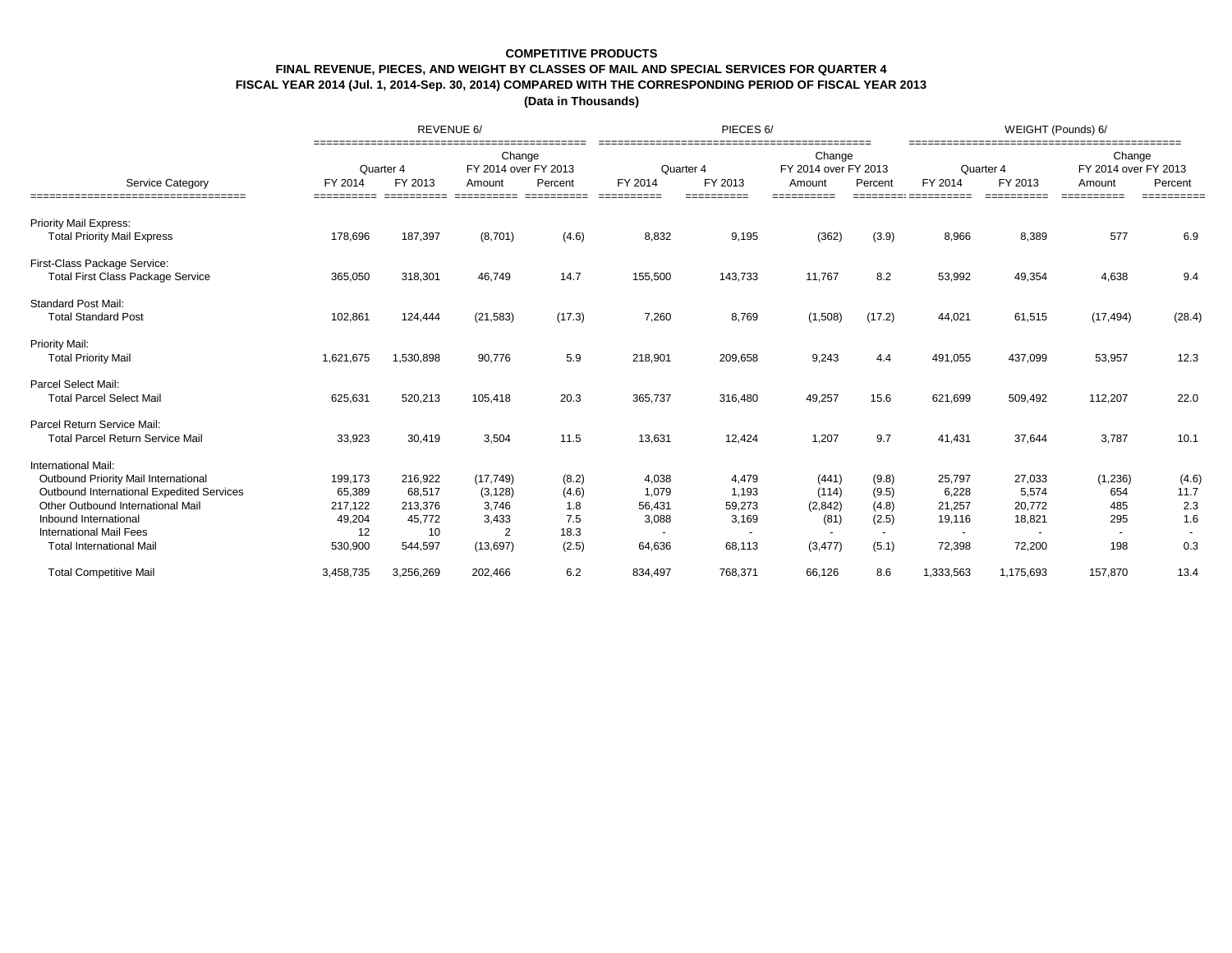## **COMPETITIVE PRODUCTS**

## **FINAL REVENUE, PIECES, AND WEIGHT BY CLASSES OF MAIL AND SPECIAL SERVICES FOR QUARTER 4**

# **FISCAL YEAR 2014 (Jul. 1, 2014-Sep. 30, 2014) COMPARED WITH THE CORRESPONDING PERIOD OF FISCAL YEAR 2013**

|                                             |                          | REVENUE 6/           |                                          |         |                      | PIECES 6/  |                                          |                          | WEIGHT (Pounds) 6/ |                      |                                                     |            |  |  |
|---------------------------------------------|--------------------------|----------------------|------------------------------------------|---------|----------------------|------------|------------------------------------------|--------------------------|--------------------|----------------------|-----------------------------------------------------|------------|--|--|
| Service Category                            | FY 2014                  | Quarter 4<br>FY 2013 | Change<br>FY 2014 over FY 2013<br>Amount | Percent | Quarter 4<br>FY 2014 | FY 2013    | Change<br>FY 2014 over FY 2013<br>Amount | Percent                  | FY 2014            | Quarter 4<br>FY 2013 | Change<br>FY 2014 over FY 2013<br>Percent<br>Amount |            |  |  |
| ==================================          |                          | ==========           |                                          |         | ==========           | ========== | ==========                               |                          |                    | ==========           | ==========                                          | ========== |  |  |
| <b>Ancillary Services:</b>                  |                          |                      |                                          |         |                      |            |                                          |                          |                    |                      |                                                     |            |  |  |
| <b>Other Domestic Ancillary Services</b>    | 430                      | 521                  | (91)                                     | (17.4)  | 82                   | 97         | (16)                                     | (16.1)                   |                    |                      |                                                     |            |  |  |
| <b>International Ancillary Services</b>     | 1,640                    | 1,646                | (6)                                      | (0.3)   | 349                  | 321        | 29                                       | 8.9                      |                    |                      |                                                     |            |  |  |
| <b>Total Ancilliary Services</b>            | 2,070                    | 2,167                | (96)                                     | (4.4)   | 431                  | 418        | 13                                       | 3.1                      |                    |                      |                                                     |            |  |  |
| <b>Special Services:</b>                    |                          |                      |                                          |         |                      |            |                                          |                          |                    |                      |                                                     |            |  |  |
| <b>Premium Forwarding Service</b>           | 4,010                    | 3,608                | 402                                      | 11.2    | 216                  | 195        | 21                                       | 10.7                     |                    |                      |                                                     |            |  |  |
| Intl. Money Orders & Money Transfer Service | 243                      | 258                  | (16)                                     | (6.0)   | 35                   | 31         | $\Delta$                                 | 12.7                     |                    |                      |                                                     |            |  |  |
| <b>Other Domestic Special Services</b>      | 159,561                  | 162,779              | (3,218)                                  | (2.0)   | 21,853               | 25,132     | (3,279)                                  | (13.0)                   |                    |                      |                                                     |            |  |  |
| Other International Special Services        | $\overline{\phantom{a}}$ |                      |                                          | $\sim$  |                      |            |                                          | $\overline{\phantom{a}}$ |                    |                      |                                                     |            |  |  |
| <b>Total Special Services</b>               | 163,814                  | 166,645              | (2,831)                                  | (1.7)   | 22,104               | 25,358     | (3,254)                                  | (12.8)                   |                    |                      |                                                     |            |  |  |
| <b>Total Competitive Services</b>           | 165,884                  | 168,812              | (2,928)                                  | (1.7)   | 22,535               | 25,776     | (3,241)                                  | (12.6)                   |                    |                      |                                                     |            |  |  |
| <b>Total Competitive Mail and Services</b>  | 3,624,620                | 3,425,081            | 199,539                                  | 5.8     |                      |            |                                          |                          |                    |                      |                                                     |            |  |  |
| Other Competitive Revenue                   | 13,736                   | 23,860               | (10, 125)                                | (42.4)  |                      |            |                                          |                          |                    |                      |                                                     |            |  |  |
| <b>Total Competitive Revenue</b>            | 3,638,355                | 3,448,941            | 189,414                                  | 5.5     |                      |            |                                          |                          |                    |                      |                                                     |            |  |  |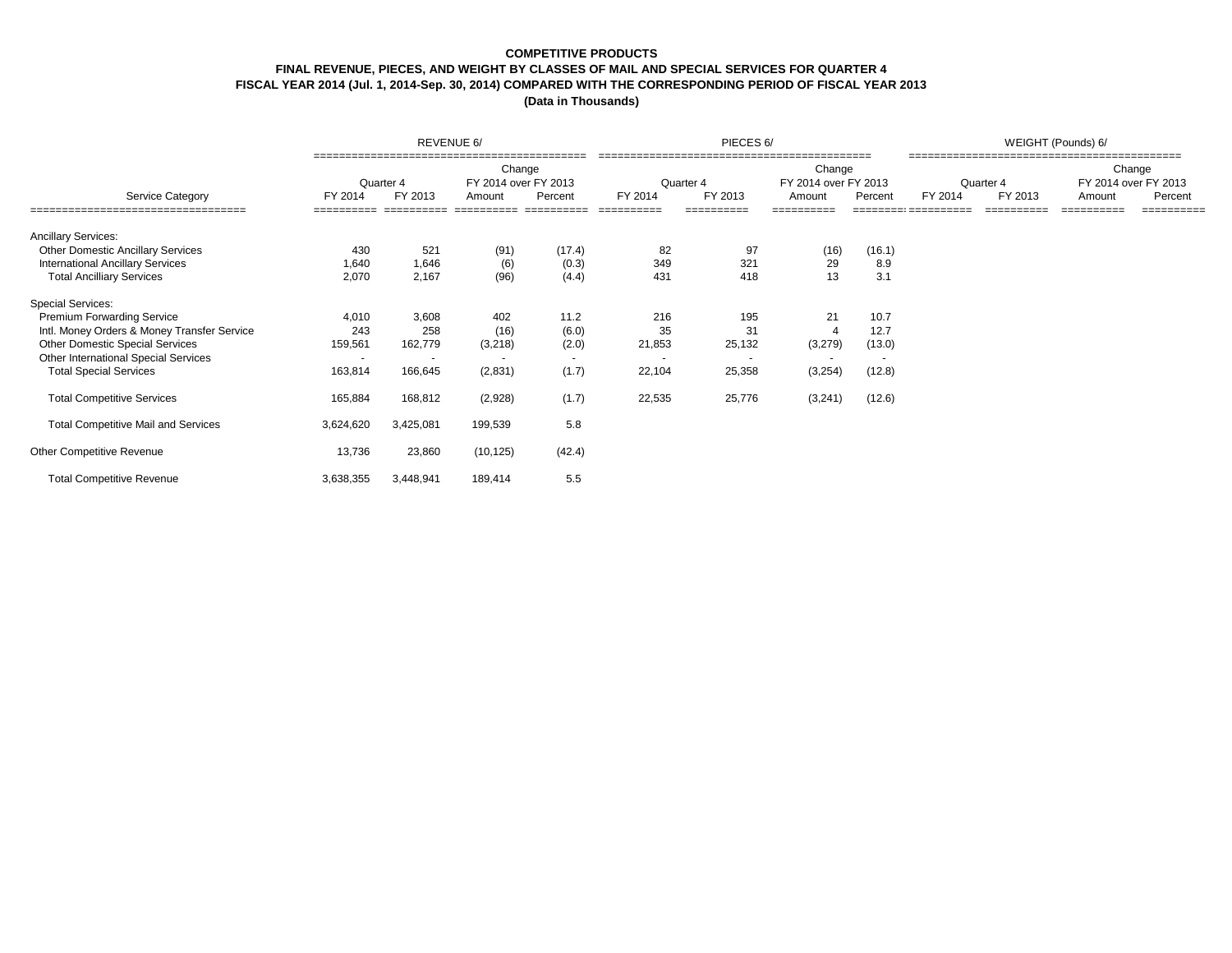# **TOTAL MARKET DOMINANT AND COMPETITIVE PRODUCTS FINAL REVENUE, PIECES, AND WEIGHT BY CLASSES OF MAIL AND SPECIAL SERVICES FOR QUARTER 4 FISCAL YEAR 2014 (Jul. 1, 2014-Sep. 30, 2014) COMPARED WITH THE CORRESPONDING PERIOD OF FISCAL YEAR 2013**

**(Data in Thousands)**

|                                              | REVENUE 6/             |                        |                                |           |                       | PIECES 6/             |                                | WEIGHT (Pounds) 6/ |                                       |                        |                                |                       |
|----------------------------------------------|------------------------|------------------------|--------------------------------|-----------|-----------------------|-----------------------|--------------------------------|--------------------|---------------------------------------|------------------------|--------------------------------|-----------------------|
| Service Category                             |                        | Quarter 4              | Change<br>FY 2014 over FY 2013 |           | Quarter 4             |                       | Change<br>FY 2014 over FY 2013 |                    |                                       | Quarter 4              | Change<br>FY 2014 over FY 2013 |                       |
|                                              | FY 2014<br>----------- | FY 2013<br>___________ | Amount                         | Percent   | FY 2014<br>__________ | FY 2013<br>__________ | Amount<br>__________           | Percent            | FY 2014<br>__________________________ | FY 2013<br>___________ | Amount<br>__________           | Percent<br>__________ |
| <b>Total Market Dominant and Competitive</b> |                        | __________             | -----------                    | _________ | ----------            | ----------            | _________                      |                    | __________________                    | _________              | ----------                     | __________            |
| Total All Mail                               | 15.574.785             | 14.957.343             | 617.443                        | 4.1       | 37.605.539            | 38.229.138            | (623, 599)                     | (1.6)              | 5.056.242                             | 5,056,570              | (328)                          | (0.0)                 |
| <b>Total All Services</b>                    | 664.930                | 683.959                | (19,028)                       | (2.8)     | 876.442               | 795,154               | 81,288                         | 10.2               |                                       |                        |                                |                       |
| <b>Total All Mail and Services</b>           | 16,239,716             | 15,641,301             | 598,415                        | 3.8       |                       |                       |                                |                    |                                       |                        |                                |                       |
| Total All Other Revenue                      | 371.574                | 181.385                | 190.189                        | 104.9     |                       |                       |                                |                    |                                       |                        |                                |                       |
| Total Deferred Revenue Change in Estimate 7/ |                        | .315.689               | 1,315,689)                     | (100.0)   |                       |                       |                                |                    |                                       |                        |                                |                       |
| <b>Total All Revenue</b>                     | 16.611.290             | 17.138.375             | (527, 085)                     | (3.1)     |                       |                       |                                |                    |                                       |                        |                                |                       |

#### RPW SUMMARY REPORT FOOTNOTES: MARKET DOMINANT PRODUCTS SECTION

1/ Not included elsewhere in this report.

2/ Inbound Intl. Surface Parcel Post (at UPU Rates) moved from market dominant to competitive product as of August 19, 2014. Due to the complexities involved in calculating activity for portions of a postal quarter, the RPW will not reflect this reporting change in Fiscal Year 2014.

6/ The figures presented for the prior year use a methodology consistent with the methodology used to calculate the current year's figures. This allows for a direct comparison of the years (independent of methodological changes that have occurred). As a result, the prior year's figures shown in this report may differ from those in the previous year.

7/ In FY2013, this amount represented a decrease in Forever Stamp deferred liability due to a change in accounting estimate.

- Report totals may not sum due to rounding.

#### RPW SUMMARY REPORT FOOTNOTES: COMPETITIVE PRODUCTS SECTION

6/ The figures presented for the prior year use a methodology consistent with the methodology used to calculate the current year's figures. This allows for a direct comparison of the years (independent of methodological changes that have occurred). As a result, the prior year's figures shown in this report may differ from those in the previous year.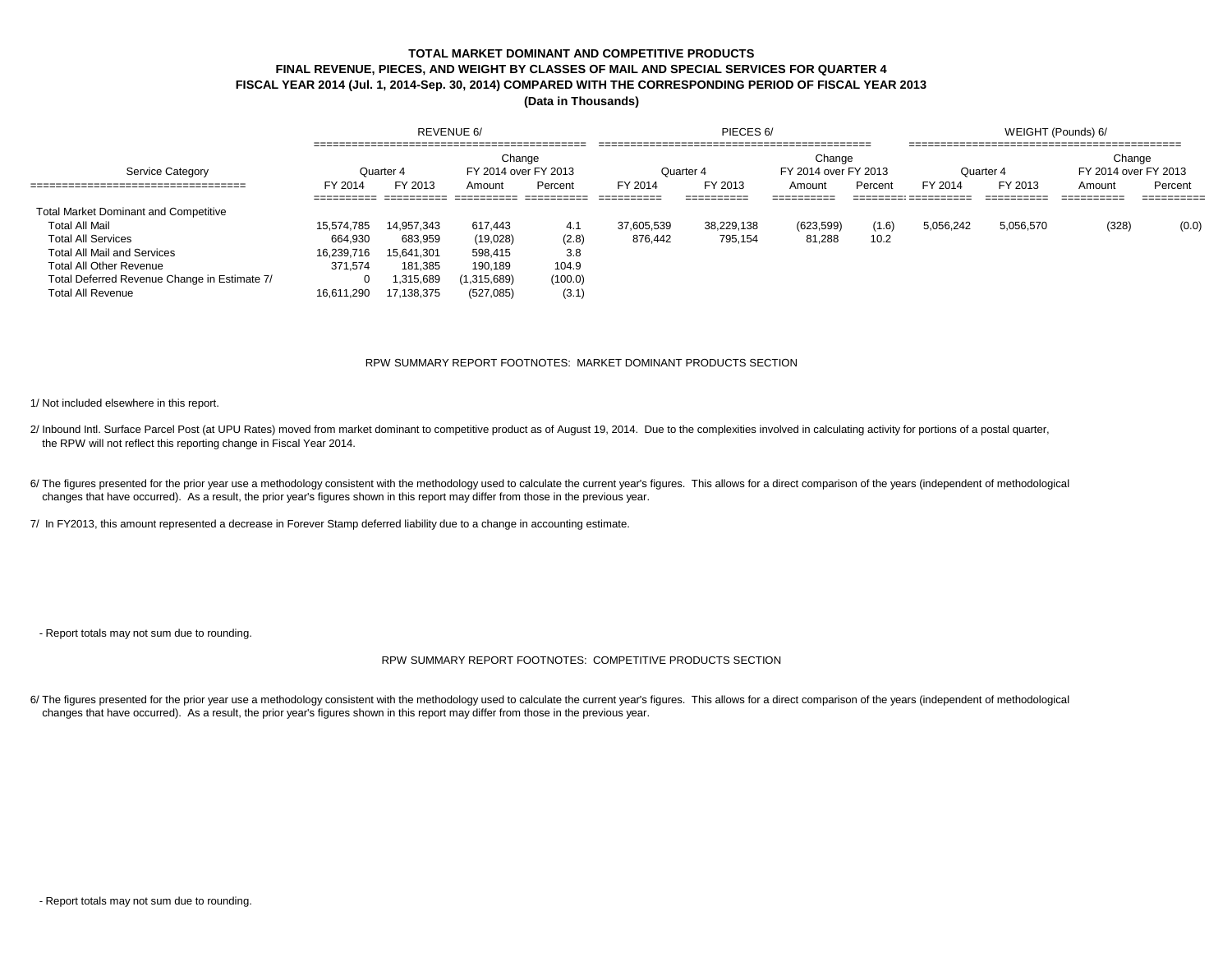### **MARKET DOMINANT PRODUCTS**

# **FINAL REVENUE, PIECES, AND WEIGHT BY CLASSES OF MAIL AND SPECIAL SERVICES FOR QUARTER 4 YTD**

**FISCAL YEAR 2014 (Oct. 1, 2013-Sep. 30, 2014) COMPARED WITH THE CORRESPONDING PERIOD OF FISCAL YEAR 2013**

|                                                           | REVENUE 6/ |                          |                                          |                | PIECES <sub>6</sub> /    |                                                                                       |                                          |                          | WEIGHT (Pounds) 6/ |                          |                                          |             |
|-----------------------------------------------------------|------------|--------------------------|------------------------------------------|----------------|--------------------------|---------------------------------------------------------------------------------------|------------------------------------------|--------------------------|--------------------|--------------------------|------------------------------------------|-------------|
| Service Category<br>===================================== | FY 2014    | Quarter 4 YTD<br>FY 2013 | Change<br>FY 2014 over FY 2013<br>Amount | Percent        | Quarter 4 YTD<br>FY 2014 | FY 2013                                                                               | Change<br>FY 2014 over FY 2013<br>Amount | Percent                  | FY 2014            | Quarter 4 YTD<br>FY 2013 | Change<br>FY 2014 over FY 2013<br>Amount | Percent     |
|                                                           |            |                          |                                          |                |                          | $\begin{array}{c} \texttt{m}=\texttt{m}=\texttt{m}=\texttt{m}=\texttt{m} \end{array}$ |                                          |                          |                    | =====================    |                                          | $=$ $=$ $=$ |
| First-Class Mail:                                         |            |                          |                                          |                |                          |                                                                                       |                                          |                          |                    |                          |                                          |             |
| Single-Piece Letters                                      | 10,128,812 | 10,127,756               | 1,055                                    | 0.0            | 20,599,377               | 21,452,191                                                                            | (852, 814)                               | (4.0)                    | 631,655            | 665,789                  | (34, 133)                                | (5.1)       |
| Single-Piece Cards                                        | 319,123    | 350,840                  | (31, 718)                                | (9.0)          | 924,941                  | 1,049,318                                                                             | (124, 377)                               | (11.9)                   | 5,911              | 6,700                    | (789)                                    | (11.8)      |
| Total Single-Piece Letters and Cards                      | 10,447,934 | 10,478,596               | (30,662)                                 | (0.3)          | 21,524,319               | 22,501,509                                                                            | (977, 190)                               | (4.3)                    | 637.566            | 672,488                  | (34, 922)                                | (5.2)       |
| <b>Presort Letters</b>                                    | 14,630,387 | 14,319,590               | 310,797                                  | 2.2            | 37,994,999               | 38,724,894                                                                            | (729, 895)                               | (1.9)                    | 2,136,760          | 2,101,442                | 35,317                                   | 1.7         |
| <b>Presort Cards</b>                                      | 558,757    | 586,936                  | (28, 179)                                | (4.8)          | 2,198,318                | 2,419,290                                                                             | (220, 972)                               | (9.1)                    | 17,946             | 19,750                   | (1,804)                                  | (9.1)       |
| <b>Total Presort Letters and Cards</b>                    | 15,189,144 | 14,906,526               | 282,618                                  | 1.9            | 40,193,317               | 41,144,184                                                                            | (950, 867)                               | (2.3)                    | 2,154,706          | 2,121,193                | 33,513                                   | 1.6         |
| Flats                                                     | 2,491,587  | 2,513,590                | (22,003)                                 | (0.9)          | 1,782,673                | 1,894,563                                                                             | (111, 890)                               | (5.9)                    | 366,376            | 386,519                  | (20, 143)                                | (5.2)       |
| Parcels                                                   | 590.871    | 578,772                  | 12.099                                   | 2.1            | 233,115                  | 247,203                                                                               | (14,087)                                 | (5.7)                    | 71,316             | 77,210                   | (5,894)                                  | (7.6)       |
| Domestic Negotiated Serv. Agreement Mail                  | 38,975     | 75,357                   | (36, 381)                                | (48.3)         | 103,014                  | 213,535                                                                               | (110, 521)                               | (51.8)                   | 6,324              | 13,614                   | (7, 290)                                 | (53.5)      |
| Outbound First-Class Mail International 5/                | 307,871    | 457,641                  | (149, 771)                               | (32.7)         | 215,536                  | 231,475                                                                               | (15,939)                                 | (6.9)                    | 11,366             | 28,179                   | (16, 813)                                | (59.7)      |
| Inbound Intl. Letter-Post Single-Piece & NSA Mail         | 337,639    | 281,441                  | 56,198                                   | 20.0           | 400,500                  | 387,712                                                                               | 12,788                                   | 3.3                      | 117,790            | 99,980                   | 17,810                                   | 17.8        |
| <b>First-Class Mail Fees</b>                              | 167,255    | 136,163                  | 31,091                                   | 22.8           |                          |                                                                                       |                                          | $\sim$                   |                    |                          |                                          |             |
| First-Class Dom. NSA Mail Fees                            |            |                          |                                          | $\sim$         |                          |                                                                                       |                                          | $\sim$                   |                    |                          |                                          |             |
| <b>Total First-Class Mail</b>                             | 29,571,276 | 29,428,086               | 143,190                                  | 0.5            | 64,452,475               | 66,620,182                                                                            | (2, 167, 707)                            | (3.3)                    | 3,365,444          | 3,399,183                | (33, 739)                                | (1.0)       |
| Standard Mail:                                            |            |                          |                                          |                |                          |                                                                                       |                                          |                          |                    |                          |                                          |             |
| <b>High Density and Saturation Letters</b>                | 879,737    | 805,189                  | 74,548                                   | 9.3            | 5.970.133                | 5.711.635                                                                             | 258,499                                  | 4.5                      | 248.105            | 252.744                  | (4,639)                                  | (1.8)       |
| High Density and Saturation Flats & Parcels               | 2,005,555  | 1,929,850                | 75,706                                   | 3.9            | 11,278,630               | 11,337,794                                                                            | (59, 164)                                | (0.5)                    | 2,036,896          | 2,050,963                | (14,067)                                 | (0.7)       |
| <b>Carrier Route</b>                                      | 2,364,040  | 2,372,735                | (8,695)                                  | (0.4)          | 8,980,119                | 9,507,627                                                                             | (527, 508)                               | (5.5)                    | 1,951,040          | 2,026,806                | (75, 765)                                | (3.7)       |
| Letters                                                   | 9,811,478  | 9,263,676                | 547,802                                  | 5.9            | 47,571,876               | 46,754,273                                                                            | 817,603                                  | 1.7                      | 2,424,081          | 2,410,834                | 13,247                                   | 0.5         |
| Flats                                                     | 2,037,354  | 2,134,129                | (96, 775)                                | (4.5)          | 5,054,395                | 5,568,019                                                                             | (513, 625)                               | (9.2)                    | 1,292,885          | 1,398,222                | (105, 337)                               | (7.5)       |
| Parcels                                                   | 67,967     | 70,315                   | (2, 348)                                 | (3.3)          | 65,846                   | 71,966                                                                                | (6, 120)                                 | (8.5)                    | 23,062             | 22,956                   | 106                                      | 0.5         |
| Every Door Direct Mail Retail                             | 149,000    | 138,418                  | 10,582                                   | 7.6            | 890,148                  | 890,154                                                                               | (6)                                      | (0.0)                    | 112,906            | 112,907                  | (1)                                      | (0.0)       |
| Domestic Negotiated Serv. Agreement Mail                  | 124,454    | 214,643                  | (90, 189)                                | (42.0)         | 566,251                  | 1,036,466                                                                             | (470, 215)                               | (45.4)                   | 35,636             | 45,289                   | (9,653)                                  | (21.3)      |
| Inbound Intl. Negotiated Serv. Agreement Mail             | 83         | 77                       | 6                                        | 8.0            | 154                      | 119                                                                                   | 34                                       | 28.6                     | 42                 | 39                       | 3                                        | 9.0         |
| <b>Standard Mail Fees</b>                                 | 57,085     | 56,253                   | 832                                      | 1.5            | $\overline{\phantom{a}}$ | ٠                                                                                     |                                          | $\overline{\phantom{a}}$ | $\blacksquare$     | $\sim$                   |                                          |             |
| Standard Mail Dom. NSA Mail Fees                          |            |                          |                                          | $\blacksquare$ |                          |                                                                                       |                                          |                          |                    |                          |                                          |             |
| <b>Total Standard Mail</b>                                | 17,496,754 | 16,985,285               | 511.469                                  | 3.0            | 80,377,552               | 80,878,054                                                                            | (500, 502)                               | (0.6)                    | 8.124.653          | 8,320,759                | (196, 105)                               | (2.4)       |
| Periodicals Mail:                                         |            |                          |                                          |                |                          |                                                                                       |                                          |                          |                    |                          |                                          |             |
| In-County                                                 | 66.607     | 65,380                   | 1.226                                    | 1.9            | 586.130                  | 603,254                                                                               | (17, 124)                                | (2.8)                    | 171,805            | 176,250                  | (4, 444)                                 | (2.5)       |
| <b>Outside County</b>                                     | 1,552,223  | 1,586,133                | (33, 911)                                | (2.1)          | 5,458,584                | 5,755,719                                                                             | (297, 135)                               | (5.2)                    | 2,103,172          | 2,246,058                | (142, 886)                               | (6.4)       |
| <b>Periodicals Mail Fees</b>                              | 6,511      | 6,650                    | (139)                                    | (2.1)          |                          |                                                                                       |                                          | $\overline{\phantom{a}}$ |                    |                          |                                          |             |
| <b>Total Periodicals Mail</b>                             | 1,625,340  | 1,658,164                | (32, 824)                                | (2.0)          | 6,044,715                | 6,358,973                                                                             | (314, 259)                               | (4.9)                    | 2,274,977          | 2,422,307                | (147, 330)                               | (6.1)       |
| Package Services Mail:                                    |            |                          |                                          |                |                          |                                                                                       |                                          |                          |                    |                          |                                          |             |
| Parcel Post / Alaska Bypass 4/                            | 33,133     | 339,175                  | (306, 041)                               | (90.2)         | 1,290                    | 29,560                                                                                | (28, 270)                                | (95.6)                   | 87,002             | 255,531                  | (168, 530)                               | (66.0)      |
| Inbound Intl. Surface Parcel Post (at UPU Rates) 2/       | 19,449     | 17,933                   | 1,516                                    | 8.5            | 980                      | 906                                                                                   | 74                                       | 8.2                      | 15,455             | 15,132                   | 323                                      | 2.1         |
|                                                           | $\Omega$   | $\overline{2}$           |                                          |                | $\Omega$                 | -1                                                                                    |                                          |                          | $\mathbf 0$        | 3                        |                                          |             |
| Inbound Intl. Negotiated Service Agreement Mail           |            |                          | (2)                                      | (100.0)        |                          |                                                                                       | (1)                                      | (100.0)                  |                    |                          | (3)                                      | (100.0)     |
| <b>Bound Printed Matter Flats</b>                         | 201,907    | 184,768                  | 17,139                                   | 9.3            | 249,745                  | 229,611                                                                               | 20,134                                   | 8.8                      | 392,471            | 350,762                  | 41,708                                   | 11.9        |
| <b>Bound Printed Matter Parcels</b>                       | 272.314    | 274.588                  | (2,273)                                  | (0.8)          | 211,977                  | 216,386                                                                               | (4, 410)                                 | (2.0)                    | 523.594            | 568,756                  | (45, 162)                                | (7.9)       |
| Media and Library Mail                                    | 307,788    | 316,478                  | (8,689)                                  | (2.7)          | 86,304                   | 94,536                                                                                | (8, 231)                                 | (8.7)                    | 210,209            | 229,428                  | (19, 219)                                | (8.4)       |
| Package Services Mail Fees                                | 2,672      | 2,894                    | (222)                                    | (7.7)          |                          |                                                                                       |                                          |                          |                    |                          |                                          |             |
| <b>Total Package Services Mail</b>                        | 837,264    | 1,135,837                | (298, 574)                               | (26.3)         | 550,296                  | 571,000                                                                               | (20, 704)                                | (3.6)                    | 1,228,730          | 1,419,612                | (190, 882)                               | (13.4)      |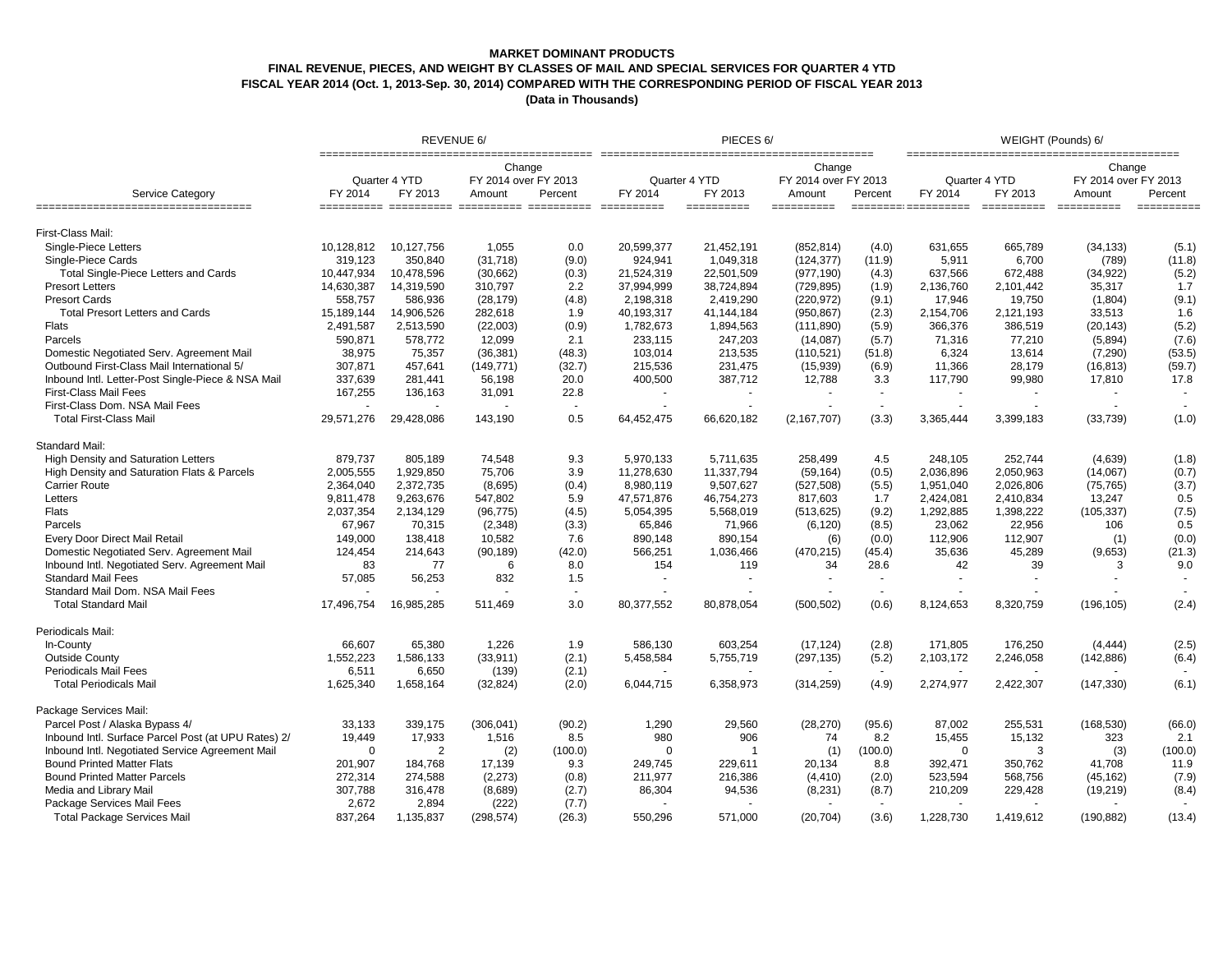### **MARKET DOMINANT PRODUCTS**

# **FINAL REVENUE, PIECES, AND WEIGHT BY CLASSES OF MAIL AND SPECIAL SERVICES FOR QUARTER 4 YTD**

**FISCAL YEAR 2014 (Oct. 1, 2013-Sep. 30, 2014) COMPARED WITH THE CORRESPONDING PERIOD OF FISCAL YEAR 2013**

|                                                        |             |                          | REVENUE 6/                               |                          | PIECES 6/                |                |                                          |         | WEIGHT (Pounds) 6/ |                                                         |                                          |                 |  |
|--------------------------------------------------------|-------------|--------------------------|------------------------------------------|--------------------------|--------------------------|----------------|------------------------------------------|---------|--------------------|---------------------------------------------------------|------------------------------------------|-----------------|--|
| <b>Service Category</b>                                | FY 2014     | Quarter 4 YTD<br>FY 2013 | Change<br>FY 2014 over FY 2013<br>Amount | Percent                  | Quarter 4 YTD<br>FY 2014 | FY 2013        | Change<br>FY 2014 over FY 2013<br>Amount | Percent | FY 2014            | Quarter 4 YTD<br>FY 2013                                | Change<br>FY 2014 over FY 2013<br>Amount | Percent         |  |
| ===================================                    |             |                          |                                          |                          |                          | $=$ ========== | ==========                               |         |                    | ==========                                              | ==========                               | ==========      |  |
| U.S. Postal Service Mail                               |             |                          |                                          |                          | 454,258                  | 631,347        | (177,089)                                | (28.0)  | 113,679            | 150,186                                                 | (36, 506)                                | (24.3)          |  |
| <b>Free Mail</b>                                       |             |                          |                                          | $\overline{\phantom{a}}$ | 47,386                   | 54,588         | (7,202)                                  | (13.2)  | 21,482             | 23,043                                                  | (1, 561)                                 | (6.8)           |  |
| <b>Total Market Dominant Mail</b>                      | 49,530,633  | 49,207,372               | 323,261                                  | 0.7                      | 151,926,682              | 155,114,144    | (3, 187, 462)                            | (2.1)   | 15,128,965         | 15,735,089                                              | (606, 124)                               | (3.9)           |  |
| <b>Ancillary Services:</b>                             |             |                          |                                          |                          |                          |                |                                          |         |                    |                                                         |                                          |                 |  |
| <b>Certified Mail</b>                                  | 687,317     | 715,043                  | (27, 726)                                | (3.9)                    | 212,519                  | 233,963        | (21, 444)                                | (9.2)   |                    |                                                         |                                          |                 |  |
| <b>Collect on Delivery</b>                             | 3,598       | 4,432                    | (834)                                    | (18.8)                   | 364                      | 486            | (123)                                    | (25.2)  |                    |                                                         |                                          |                 |  |
| <b>USPS Tracking</b>                                   | 83,809      | 68,097                   | 15,712                                   | 23.1                     | 2,930,584                | 2,352,251      | 578,334                                  | 24.6    |                    |                                                         |                                          |                 |  |
| Insurance                                              | 91,613      | 108,437                  | (16, 824)                                | (15.5)                   | 19,633                   | 28,080         | (8, 447)                                 | (30.1)  |                    |                                                         |                                          |                 |  |
| <b>Registered Mail</b>                                 | 34,933      | 35,465                   | (532)                                    | (1.5)                    | 2,186                    | 2,238          | (53)                                     | (2.4)   |                    |                                                         |                                          |                 |  |
| <b>Return Receipts</b>                                 | 369,405     | 356,130                  | 13,274                                   | 3.7                      | 156,840                  | 157,222        | (382)                                    | (0.2)   |                    |                                                         |                                          |                 |  |
| Stamped Envelopes and Cards                            | 11,608      | 12,295                   | (687)                                    | (5.6)                    |                          |                |                                          |         |                    |                                                         |                                          |                 |  |
| <b>Other Domestic Ancillary Services</b>               | 72,016      | 87,227                   | (15, 211)                                | (17.4)                   | 27.447                   | 32,951         | (5,505)                                  | (16.7)  |                    |                                                         |                                          |                 |  |
| <b>International Ancillary Services</b>                | 40,577      | 35,552                   | 5,025                                    | 14.1                     | 24,926                   | 22,711         | 2,215                                    | 9.8     |                    |                                                         |                                          |                 |  |
| <b>Total Ancilliary Services</b>                       | 1,394,876   | 1,422,679                | (27, 802)                                | (2.0)                    | 3,374,498                | 2,829,902      | 544,595                                  | 19.2    |                    |                                                         |                                          |                 |  |
| <b>Special Services:</b>                               |             |                          |                                          |                          |                          |                |                                          |         |                    |                                                         |                                          |                 |  |
| <b>Money Orders</b>                                    | 164,156     | 154,965                  | 9,191                                    | 5.9                      | 96,963                   | 102,507        | (5, 544)                                 | (5.4)   |                    |                                                         |                                          |                 |  |
| Post Office Box Service 3/                             | 365,287     | 358,500                  | 6,787                                    | 1.9                      | 7,333                    | 7,610          | (277)                                    | (3.6)   |                    |                                                         |                                          |                 |  |
| <b>Other Domestic Special Services</b>                 | 116,809     | 110,036                  | 6,773                                    | 6.2                      | 1,914                    | 1,970          | (55)                                     | (2.8)   |                    |                                                         |                                          |                 |  |
| Other International Special Services                   | 9           | 15                       | (6)                                      | (40.9)                   | 871                      | 372            | 499                                      | 134.0   |                    |                                                         |                                          |                 |  |
| <b>Total Additional Special Services</b>               | 646,260     | 623,515                  | 22,744                                   | 3.6                      | 107,081                  | 112,459        | (5,378)                                  | (4.8)   |                    |                                                         |                                          |                 |  |
| <b>Total Market Dominant Services</b>                  | 2.041.136   | 2,046,194                | (5,058)                                  | (0.2)                    | 3,481,579                | 2,942,361      | 539,218                                  | 18.3    |                    | <b>Service Transactions</b><br>U.S. Postal Service Mail |                                          |                 |  |
| <b>Total Market Dominant Mail and Services</b>         | 51,571,769  | 51,253,566               | 318,203                                  | 0.6                      |                          |                |                                          |         |                    | YTD, FY 2014 1/                                         |                                          |                 |  |
| Other Market Dominant Revenue                          | 916,012     | 914,276                  | 1,736                                    | 0.2                      |                          |                |                                          |         |                    | <b>Ancillary Services</b><br><b>Other Services</b>      | ====================================     | 12,355<br>1,600 |  |
| Deferred Revenue Prepaid Postage Change in Estimate 7/ | $\mathbf 0$ | 1,315,689                | (1,315,689)                              | (100.0)                  |                          |                |                                          |         |                    | Total                                                   |                                          | 13,955          |  |
| <b>Total Market Dominant Revenue</b>                   | 52,487,781  | 53,483,532               | (995, 750)                               | (1.9)                    |                          |                |                                          |         |                    |                                                         |                                          |                 |  |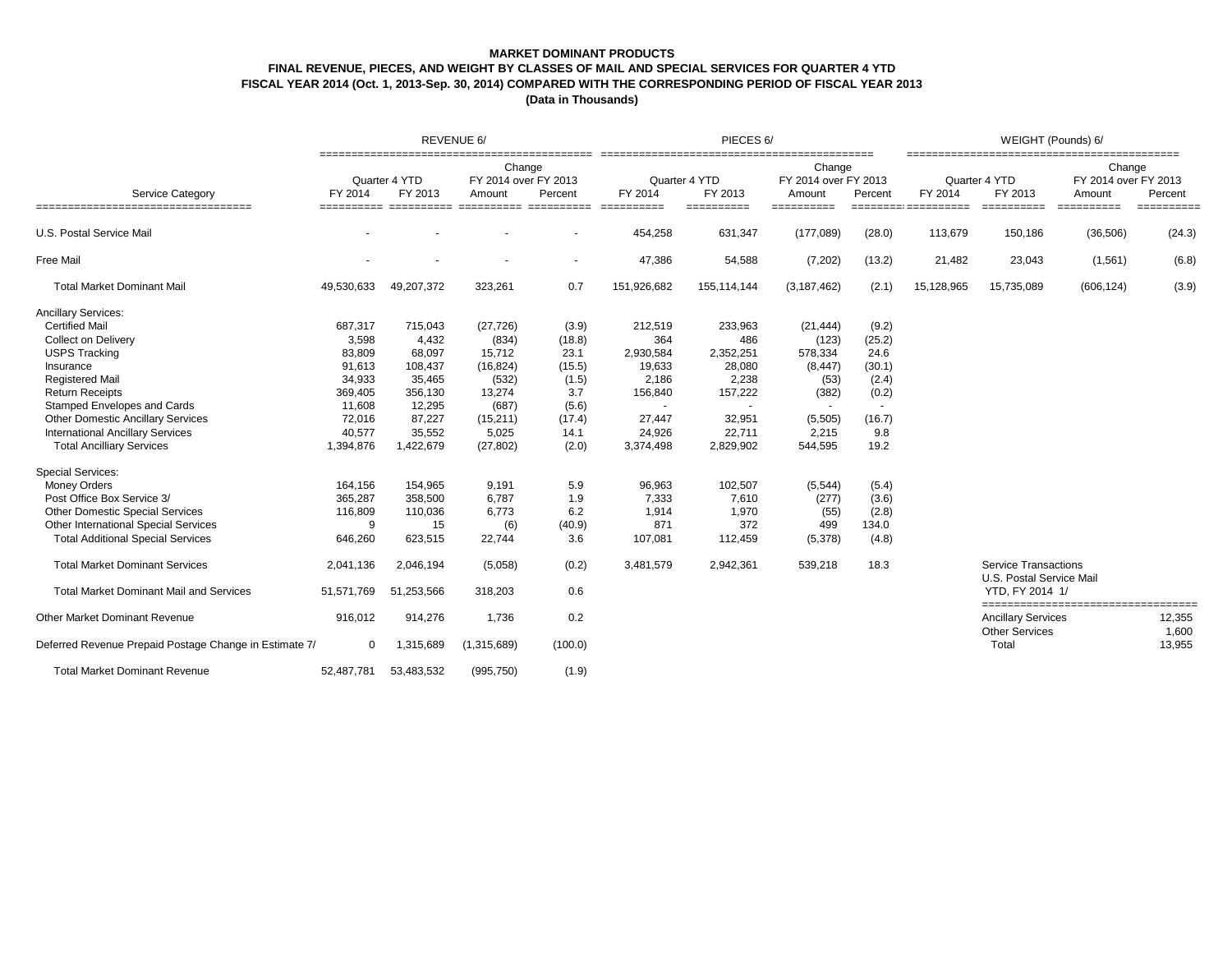## **COMPETITIVE PRODUCTS FINAL REVENUE, PIECES, AND WEIGHT BY CLASSES OF MAIL AND SPECIAL SERVICES FOR QUARTER 4 YTD FISCAL YEAR 2014 (Oct. 1, 2013-Sep. 30, 2014) COMPARED WITH THE CORRESPONDING PERIOD OF FISCAL YEAR 2013 (Data in Thousands)**

|                                                                                                                                                                                                                                                |                                                             | REVENUE 6/                                                   |                                                               |                                                 |                                                 | PIECES 6/                                       |                                                       |                                                     | WEIGHT (Pounds) 6/                               |                                                  |                                                     |                                           |  |
|------------------------------------------------------------------------------------------------------------------------------------------------------------------------------------------------------------------------------------------------|-------------------------------------------------------------|--------------------------------------------------------------|---------------------------------------------------------------|-------------------------------------------------|-------------------------------------------------|-------------------------------------------------|-------------------------------------------------------|-----------------------------------------------------|--------------------------------------------------|--------------------------------------------------|-----------------------------------------------------|-------------------------------------------|--|
| <b>Service Category</b><br>--------------------------------                                                                                                                                                                                    | FY 2014                                                     | Quarter 4 YTD<br>FY 2013                                     | Change<br>FY 2014 over FY 2013<br>Amount                      | Percent                                         | Quarter 4 YTD<br>FY 2014<br>=====               | FY 2013<br>====                                 | Change<br>FY 2014 over FY 2013<br>Amount<br>_________ | Percent<br>---------                                | FY 2014<br>====                                  | Quarter 4 YTD<br>FY 2013                         | Change<br>FY 2014 over FY 2013<br>Amount<br>====    | Percent<br>===                            |  |
| <b>Priority Mail Express:</b><br><b>Total Priority Mail Express</b>                                                                                                                                                                            | 759,843                                                     | 794,090                                                      | (34, 246)                                                     | (4.3)                                           | 36,231                                          | 39,116                                          | (2,886)                                               | (7.4)                                               | 37,073                                           | 38,233                                           | (1, 160)                                            | (3.0)                                     |  |
| First-Class Package Service:<br><b>Total First Class Package Service</b>                                                                                                                                                                       | 1,461,842                                                   | 1,191,900                                                    | 269,942                                                       | 22.6                                            | 634,615                                         | 544,409                                         | 90,206                                                | 16.6                                                | 219,824                                          | 185,502                                          | 34,322                                              | 18.5                                      |  |
| <b>Standard Post Mail:</b><br>Total Standard Post 4/                                                                                                                                                                                           | 492,374                                                     | 343,932                                                      | 148,442                                                       | 43.2                                            | 36,024                                          | 25,192                                          | 10,831                                                | 43.0                                                | 216,979                                          | 165,433                                          | 51,546                                              | 31.2                                      |  |
| Priority Mail:<br><b>Total Priority Mail</b>                                                                                                                                                                                                   | 6,883,898                                                   | 6,374,820                                                    | 509,077                                                       | 8.0                                             | 920,083                                         | 871,440                                         | 48,643                                                | 5.6                                                 | 1,989,049                                        | 1,816,018                                        | 173,031                                             | 9.5                                       |  |
| Parcel Select Mail:<br><b>Total Parcel Select Mail</b>                                                                                                                                                                                         | 2,529,344                                                   | 2,001,727                                                    | 527,617                                                       | 26.4                                            | 1,483,922                                       | 1,294,838                                       | 189,084                                               | 14.6                                                | 2,599,938                                        | 2,093,124                                        | 506,815                                             | 24.2                                      |  |
| Parcel Return Service Mail:<br><b>Total Parcel Return Service Mail</b>                                                                                                                                                                         | 138,619                                                     | 123,688                                                      | 14,931                                                        | 12.1                                            | 55,650                                          | 50,805                                          | 4,845                                                 | 9.5                                                 | 171,010                                          | 153,043                                          | 17,967                                              | 11.7                                      |  |
| International Mail:<br>Outbound Priority Mail International<br>Outbound International Expedited Services<br>Other Outbound International Mail 5/<br>Inbound International<br><b>International Mail Fees</b><br><b>Total International Mail</b> | 853,036<br>290,495<br>952,050<br>214,359<br>51<br>2,309,991 | 931,202<br>330,853<br>742,253<br>209,302<br>440<br>2,214,050 | (78, 166)<br>(40, 358)<br>209,797<br>5,057<br>(389)<br>95,940 | (8.4)<br>(12.2)<br>28.3<br>2.4<br>(88.4)<br>4.3 | 17,133<br>4,815<br>245,684<br>13,893<br>281,525 | 20,542<br>5,691<br>241,269<br>14,700<br>282,202 | (3, 410)<br>(876)<br>4,415<br>(807)<br>(677)          | (16.6)<br>(15.4)<br>1.8<br>(5.5)<br>$\sim$<br>(0.2) | 108,977<br>24,884<br>94,294<br>83,157<br>311,313 | 121,582<br>27,095<br>78,882<br>84,352<br>311,910 | (12,605)<br>(2, 210)<br>15,413<br>(1, 194)<br>(597) | (10.4)<br>(8.2)<br>19.5<br>(1.4)<br>(0.2) |  |
| <b>Total Competitive Mail</b>                                                                                                                                                                                                                  | 14,575,911                                                  | 13,044,208                                                   | 1,531,703                                                     | 11.7                                            | 3,448,050                                       | 3,108,003                                       | 340,047                                               | 10.9                                                | 5,545,186                                        | 4,763,263                                        | 781,923                                             | 16.4                                      |  |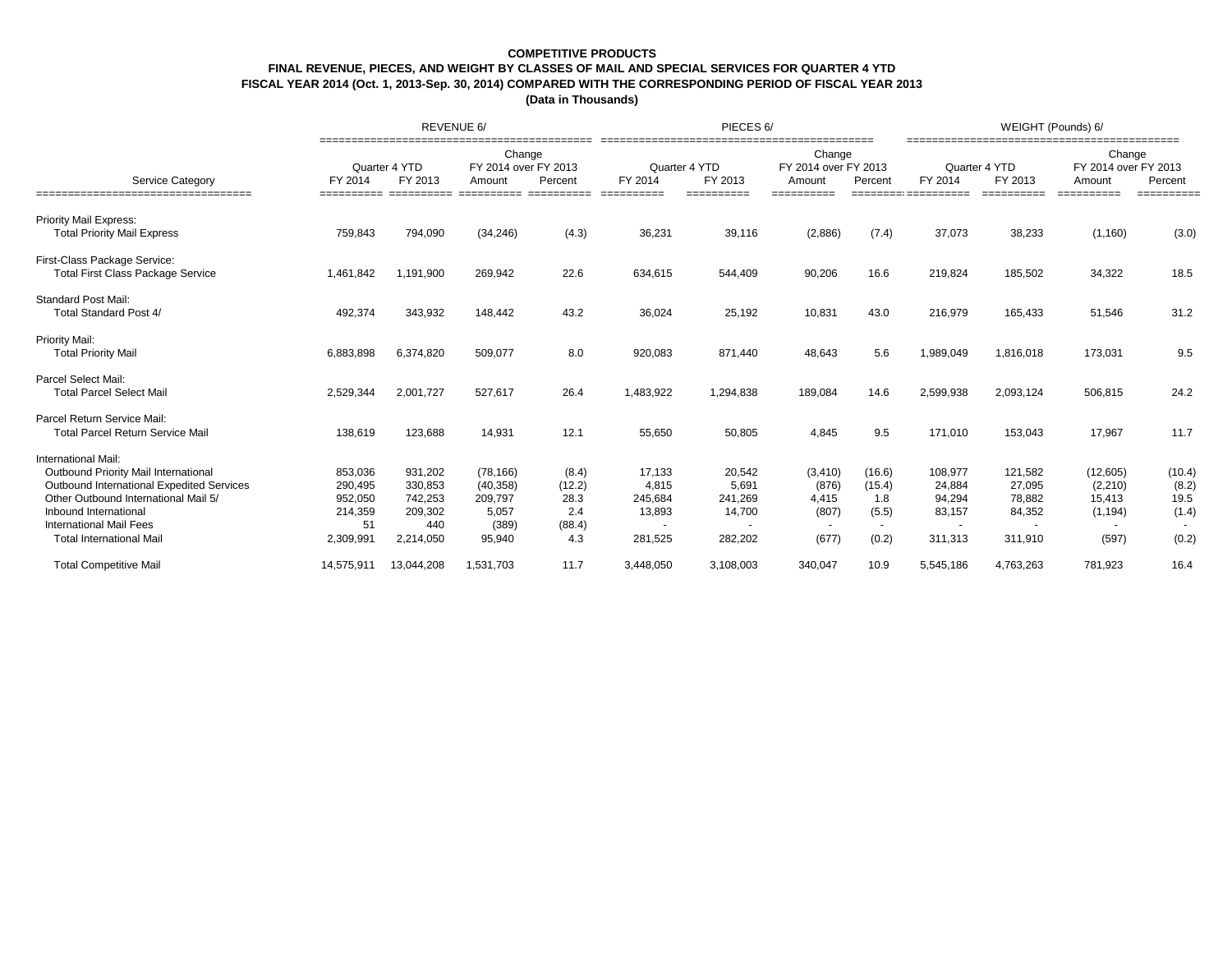### **COMPETITIVE PRODUCTS**

# **FINAL REVENUE, PIECES, AND WEIGHT BY CLASSES OF MAIL AND SPECIAL SERVICES FOR QUARTER 4 YTD**

**FISCAL YEAR 2014 (Oct. 1, 2013-Sep. 30, 2014) COMPARED WITH THE CORRESPONDING PERIOD OF FISCAL YEAR 2013**

|                                             |                          | REVENUE 6/               |                                          |            |                          | PIECES 6/ |                                          |                          | WEIGHT (Pounds) 6/ |                          |        |                                           |  |
|---------------------------------------------|--------------------------|--------------------------|------------------------------------------|------------|--------------------------|-----------|------------------------------------------|--------------------------|--------------------|--------------------------|--------|-------------------------------------------|--|
| <b>Service Category</b>                     | FY 2014                  | Quarter 4 YTD<br>FY 2013 | Change<br>FY 2014 over FY 2013<br>Amount | Percent    | Quarter 4 YTD<br>FY 2014 | FY 2013   | Change<br>FY 2014 over FY 2013<br>Amount | Percent                  | FY 2014            | Quarter 4 YTD<br>FY 2013 | Amount | Change<br>FY 2014 over FY 2013<br>Percent |  |
| =================================           |                          |                          | ==========                               | ========== |                          |           |                                          |                          |                    |                          |        | ==========                                |  |
| <b>Ancillary Services:</b>                  |                          |                          |                                          |            |                          |           |                                          |                          |                    |                          |        |                                           |  |
| <b>Other Domestic Ancillary Services</b>    | 1,886                    | 1,788                    | 98                                       | 5.5        | 347                      | 336       | 10                                       | 3.1                      |                    |                          |        |                                           |  |
| <b>International Ancillary Services</b>     | 7,121                    | 7,804                    | (683)                                    | (8.7)      | 1,457                    | 1,553     | (96)                                     | (6.2)                    |                    |                          |        |                                           |  |
| <b>Total Ancilliary Services</b>            | 9,007                    | 9,592                    | (585)                                    | (6.1)      | 1,804                    | 1,890     | (86)                                     | (4.5)                    |                    |                          |        |                                           |  |
| <b>Special Services:</b>                    |                          |                          |                                          |            |                          |           |                                          |                          |                    |                          |        |                                           |  |
| Premium Forwarding Service                  | 24,284                   | 22,088                   | 2,196                                    | 9.9        | 1.311                    | 1,192     | 119                                      | 10.0                     |                    |                          |        |                                           |  |
| Intl. Money Orders & Money Transfer Service | 1,124                    | 1,253                    | (129)                                    | (10.3)     | 156                      | 142       | 14                                       | 9.7                      |                    |                          |        |                                           |  |
| Other Domestic Special Services 3/          | 668,927                  | 664,886                  | 4,041                                    | 0.6        | 86,852                   | 86,540    | 313                                      | 0.4                      |                    |                          |        |                                           |  |
| Other International Special Services        | $\overline{\phantom{a}}$ |                          |                                          |            | $\overline{a}$           |           | $\overline{a}$                           | $\overline{\phantom{a}}$ |                    |                          |        |                                           |  |
| <b>Total Special Services</b>               | 694,334                  | 688,227                  | 6,108                                    | 0.9        | 88,320                   | 87,875    | 446                                      | 0.5                      |                    |                          |        |                                           |  |
| <b>Total Competitive Services</b>           | 703,341                  | 697,818                  | 5,523                                    | 0.8        | 90,124                   | 89,764    | 360                                      | 0.4                      |                    |                          |        |                                           |  |
| <b>Total Competitive Mail and Services</b>  | 15,279,252               | 13,742,026               | 1,537,226                                | 11.2       |                          |           |                                          |                          |                    |                          |        |                                           |  |
| Other Competitive Revenue                   | 87,287                   | 116,215                  | (28, 928)                                | (24.9)     |                          |           |                                          |                          |                    |                          |        |                                           |  |
| <b>Total Competitive Revenue</b>            | 15,366,539               | 13,858,241               | 1,508,298                                | 10.9       |                          |           |                                          |                          |                    |                          |        |                                           |  |